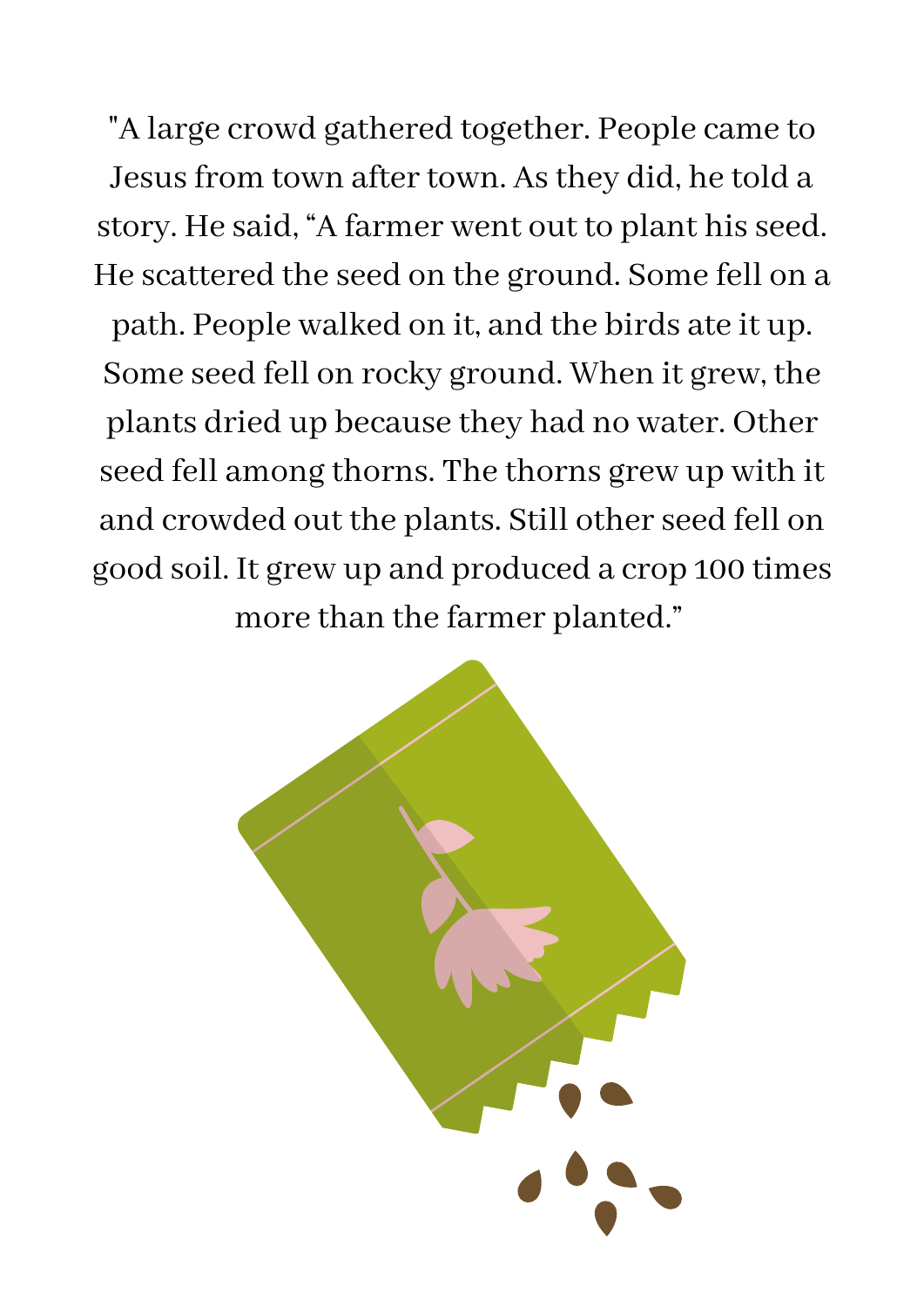"Here is what the story means. The seed is God' s message. The seed on the path stands for God's message in the hearts of those who hear. But then the devil comes. He takes away the message from their hearts. He does it so they won't believe. Then they can 't be saved. The seed on rocky ground stands for those who hear the message and receive it with joy. But they have no roots. They believe for a while. But when they are tested, they fall away from the faith. The seed that fell among thorns stands for those who hear the message. But as they go on their way, they are choked by life ' s worries,riches and pleasures. So they do notreach full growth. But the seed on good soil stands for those with an honest and good heart. Those people hear the message. They keep it in their hearts. They remain faithful and produce a good crop."

## Luke 8:4-8; 11-15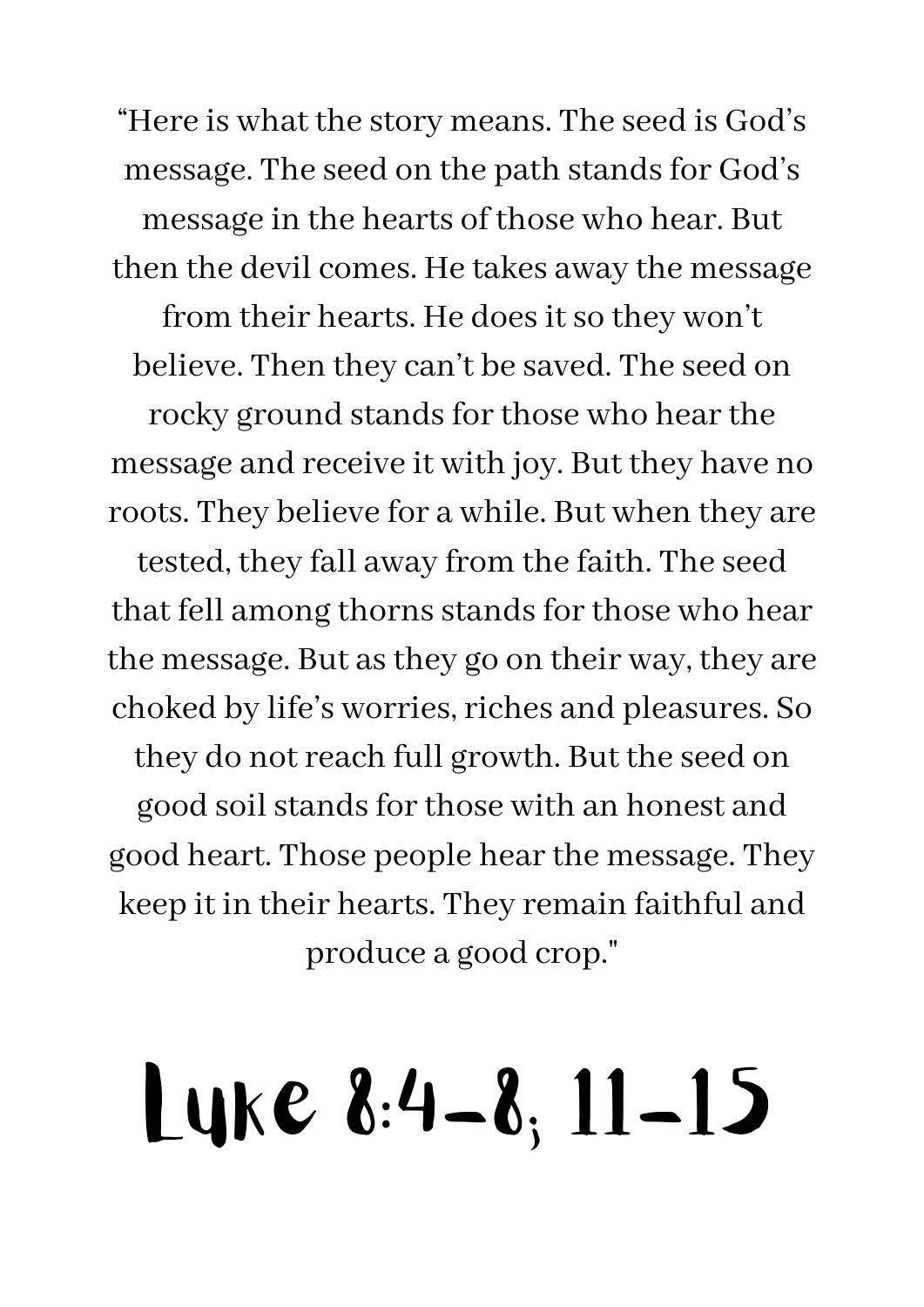## Let's think a bit...



1. What is the seed the farmer plants?

2. What is seed scattered on a path, on rocky places, between thorns and on good soil?

3. What happens to those who hear the message AND keep it in their hearts?